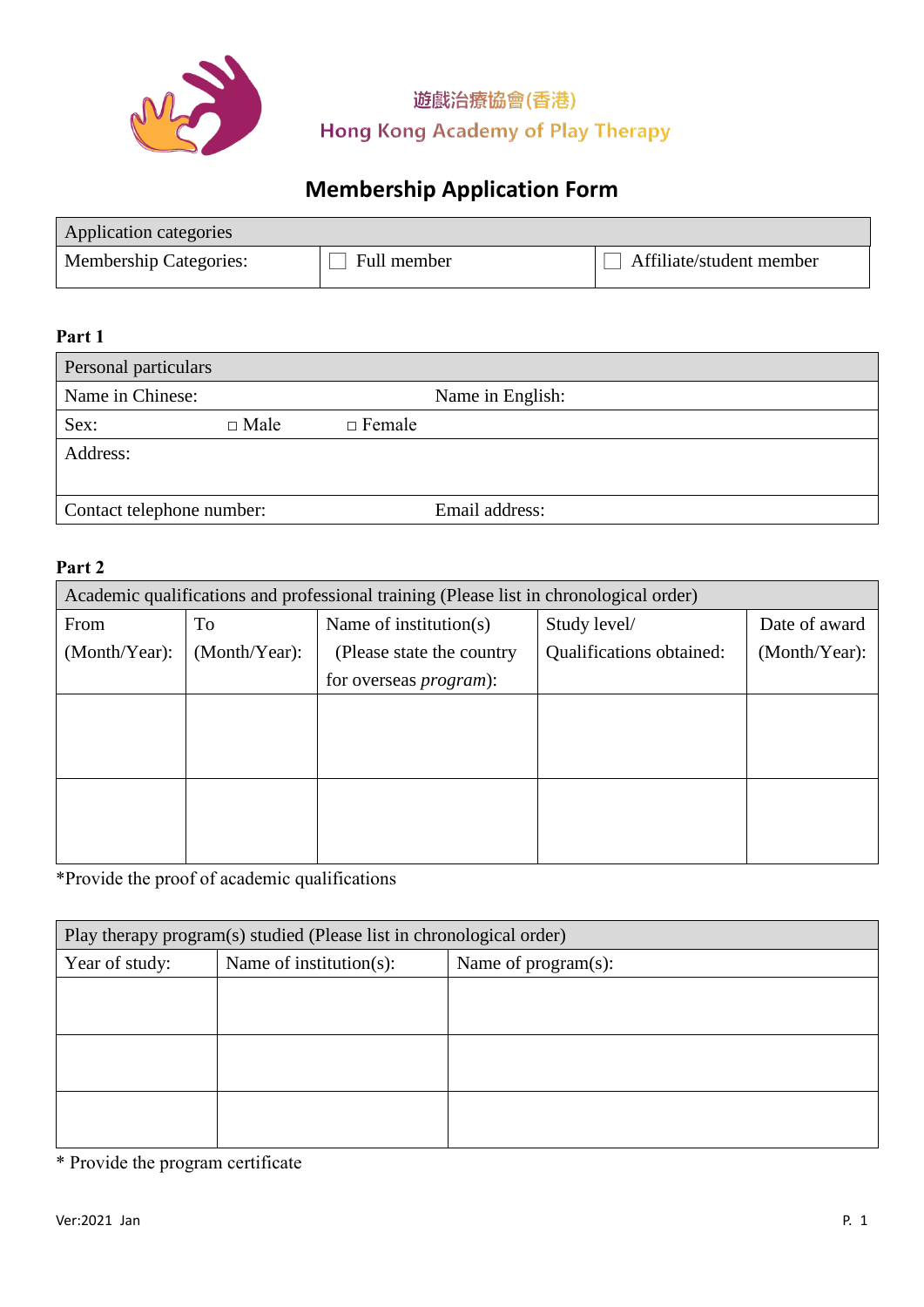

## 遊戲治療協會(香港) **Hong Kong Academy of Play Therapy**

| Declaration:                                                                                                 |
|--------------------------------------------------------------------------------------------------------------|
| I declare that the information given in this form is correct, updated and on a voluntary basis. I understand |
| that the personal data and documents submitted will be used for statistical analysis and contact purposes.   |
| The information will be kept confidential. I have the right to request access to and correction of the       |
| personal data through HKAPT.                                                                                 |
|                                                                                                              |
| disagree Hong Kong Academy of Play Therapy from disclosing my name on the website<br> agree /                |
|                                                                                                              |
|                                                                                                              |
| Signature:<br>Date:                                                                                          |
|                                                                                                              |